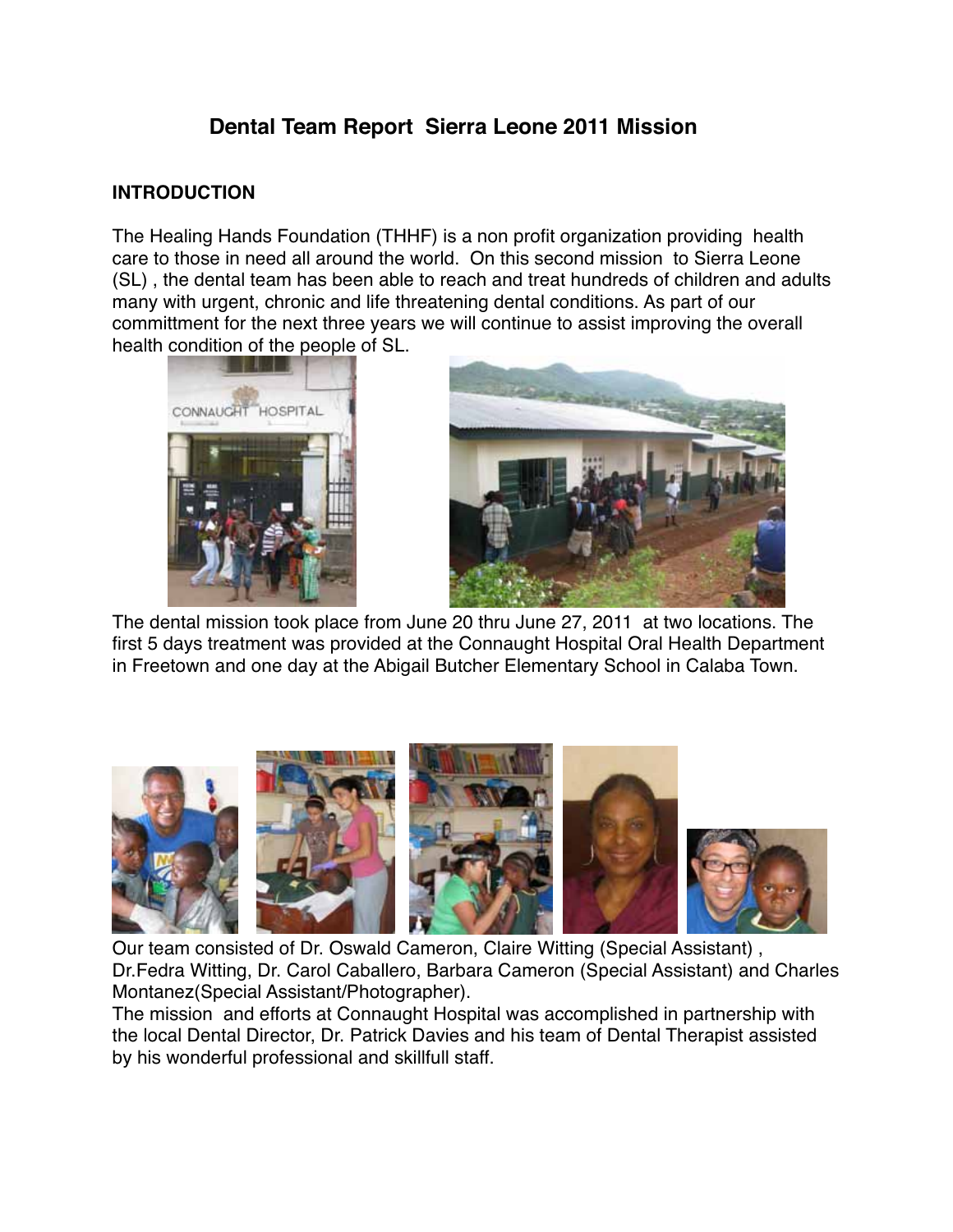Page 2 dental report sl2011

#### **OBJECTIVE**

Our first objective for this mission was to provide general dental care to include restorations, dental cleanings and extractions provided that the proper equipment for the delivery of these services was available including our own portable delivery equipment usability.

Once triage of patients commenced it was obvious that the greater need and the area where we will be more effective was providing extractions of infected teeth shifting our primary goal and objective to relieve pain thru extractions . During the course of achieving this main objective we will informally asses the need for preventive and restorative dental care for future application.

As a result of previous publicity of our presence by the Hospital Director the large amount of attendies/patients was enormous, testimony of the great need for dental care among the people of SL. However, with the assistant of Dr. Davies and his team we jointly were able to treat the mayority of people seeking our care.



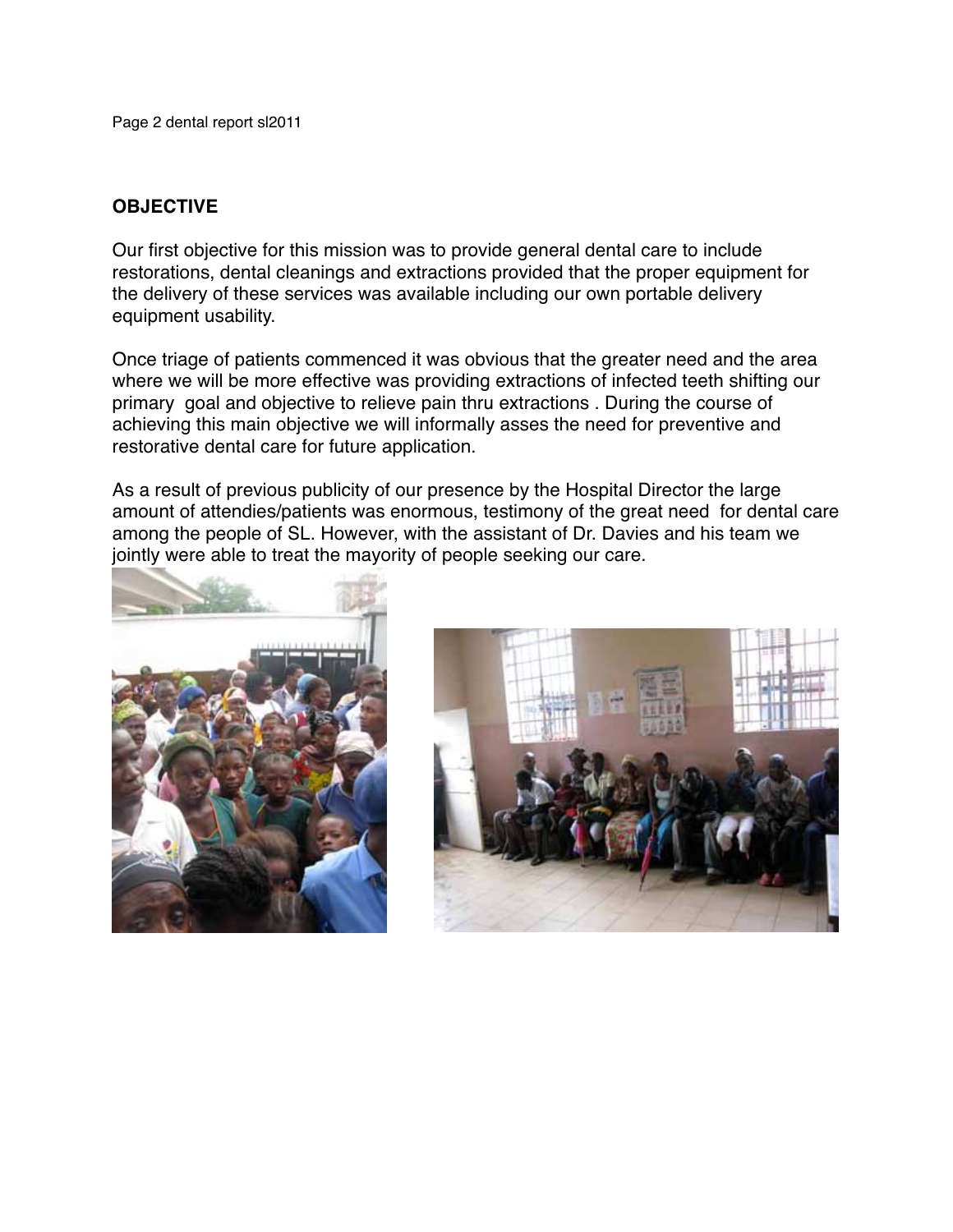Page 3 dental report sl2011

#### **Patient Attendance and Treatment Perfomed**

CH (Cannought Hospital) AB(Abigail Butcher School)

| <b>Team</b>       | # Patients |           | # Extractions |           | # Triage/Exam  |           | #Procedures |           |
|-------------------|------------|-----------|---------------|-----------|----------------|-----------|-------------|-----------|
|                   | <b>CH</b>  | AB        | <b>CH</b>     | <b>AB</b> | <b>CH</b>      | AB        | <b>CH</b>   | AB        |
| <b>THHF</b>       | 215        | 220       | 275           | 12        | 110            | 220       | 385         | 232       |
| Team<br>Dr.Davies | 349        | <b>NA</b> | 452           | <b>NA</b> | $\overline{0}$ | <b>NA</b> | 452         | <b>NA</b> |
| <b>TOTAL</b>      | 784        |           | 739           |           | 330            |           | 1069        |           |

In Cannought Hospital 70 % of the patients were between ages 21 to 62 and 30% between ages 5-20.





In Abigail Butcher School 40% of the patients were between ages 4 to 6; 40% between ages 7 to 9 ; 18% between ages 10 to 16 and 2% between ages 1 to 3.

At both locations the average Female / Male ration was approximately 55/45 %.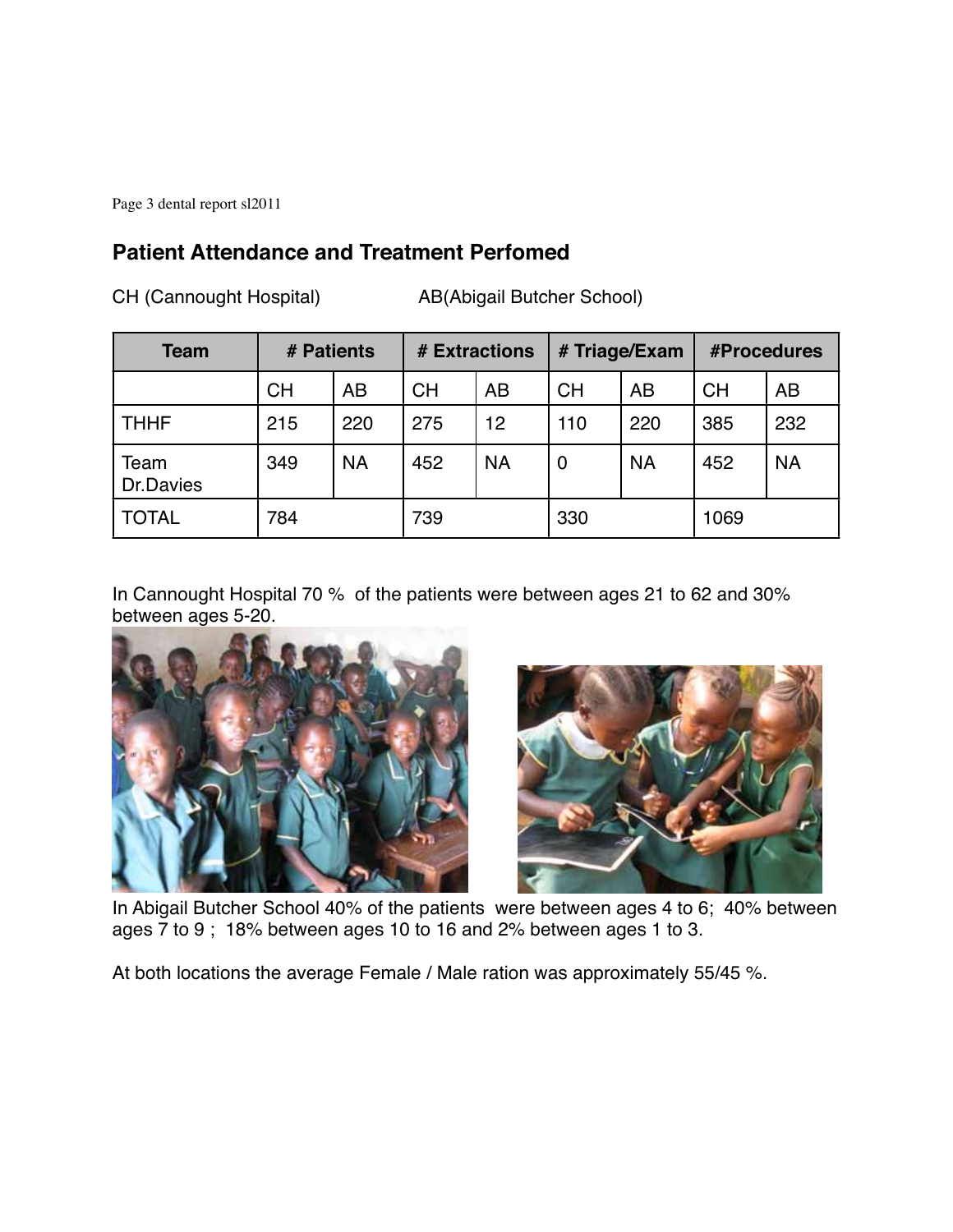Page 4 dental report sl2011

#### **ACHIEVEMENTS**

- 1. Many people were relieved of pain and possible complications
- 2.Distribution of toohbrushes/paste
- 3.General overview of future dental care needs
- 3. Both teams benefited from sharing knowledge and skills

### **CHALLENGES**

- 1. High patient turnover
- 2. Short duration of mission compared to dental needs.
- 3.Required Dental equipment for prevention and restorative dental care and timely sterilization procedures.

### **RECOMMENDATIONS**

In view of the above success stories and shortcomings, I suggest the following:

1. Continuity and sustainability of dental services through future missions and monitoring and evaluation of the impact created.

2. Assist local dental professionals in their dental materials/ instrumentation/ equipment needs.

- 3. Extension of mission duration if resources permit.
- 4.Use wisely any funds donated for assisting local population in the cost for receiving dental care.

# **ACKNOWLEDGEMENTS**

I would like to acknowledge THHF and the Madieu Williams Foundation (MWF) for organizing the mission.

I appreciate the determination of the members of our dental team to relieve dental suffering. I am also grateful to the team for sacrificing time, funds and pleasure to help the people of SL.